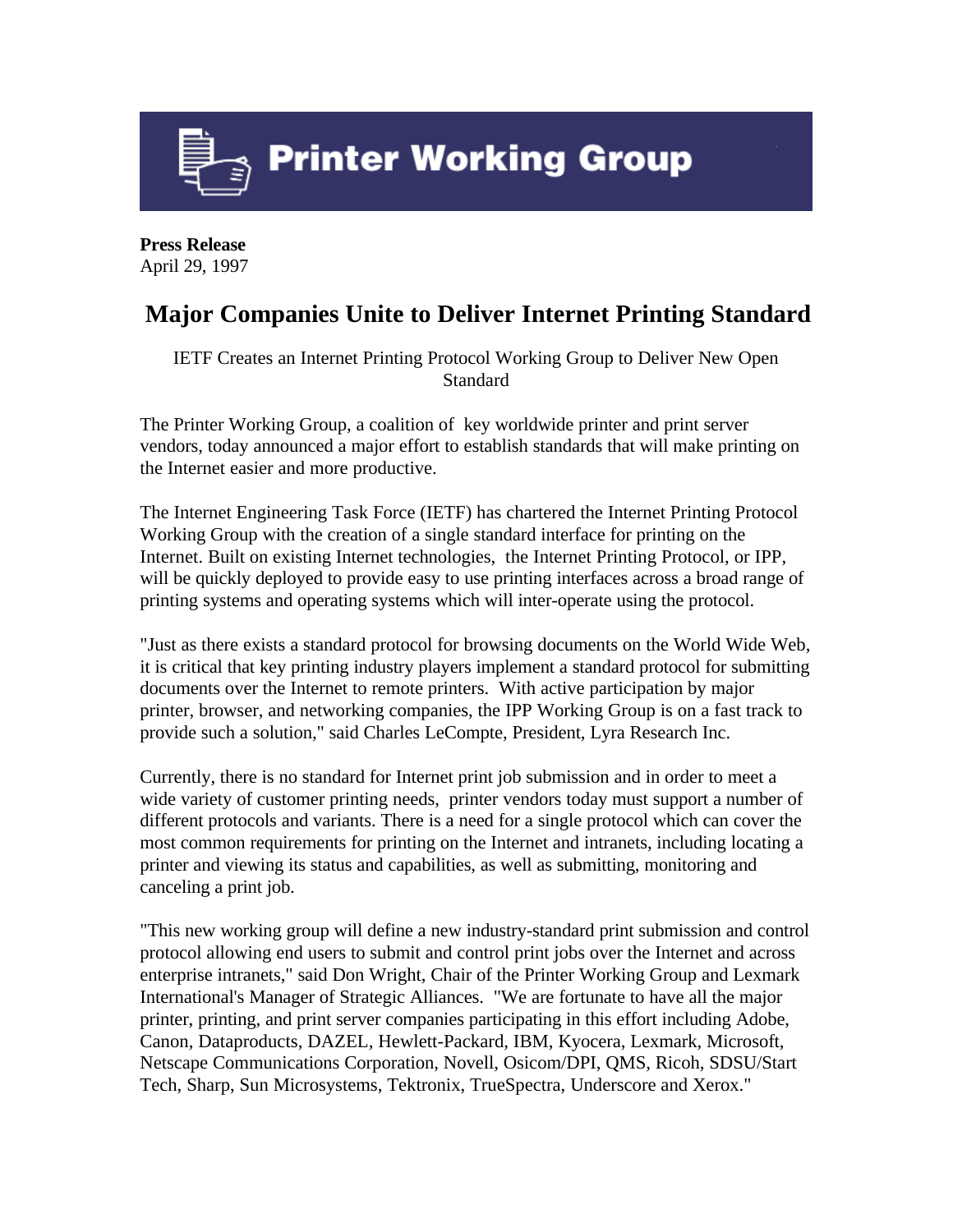The Internet Printing Protocol is expected to be a client/server protocol that allows the server to be either a separate print server or a printer with embedded networking and server capabilities. The focus of this effort is optimized for printers, but it could also be applied to other output devices.

The following examples illustrate some of the capabilities made possible by widespread deployment of the protocol:

- A business analyst wants to print another company's financial report, stored on a public web server, on a shared departmental printer. The analyst locates a suitable printer using a web browser and then submits the print request to the printing system by providing the URL of the document. The document is retrieved and printed by the printing system which then notifies the researcher.
- An independent insurance agent wants to print a copy of a report on a public printer at the home office of one of the insurance companies that she represents. She then chooses print from her application's file menu, and enters the URL of the home office's public printer. The request is transmitted to the printing system in the home office and printed.

IPP will provide a cost-effective and reliable way to print documents such as reports, invoices, schedules, and forms to remote printers which today are often sent over longdistance telephone lines using fax.

"Users will be able to print to printers anywhere within their organization, independent of locations, and can just as easily send print jobs to customers, partners etc. without the need to use e-mail or other distribution methods before documents are printed," said Carl-Uno Manros, co-chair of the IPP working group and Principal Engineer with Xerox Corporation..

"We are building upon the long, successful experiences of this group developing printing job submission and management standards," added Steve Zilles, co-chair of the IPP working group and Manager of Standards for Adobe.

## History of the IPP Working Group

Chartered by the PWG, the Internet Printing Protocol working group was formed in November 1996 and began developing the necessary standards for print job submission and monitoring for the Internet based on early submissions by IBM, Novell and Xerox.

After a successful "Birds of a Feather" session at the December 1996 IETF meeting in San Jose, CA, this group was also chartered by the IETF on March 6, 1997. The PWG earlier developed the SNMP Printer MIB (RFC1759) and is currently working on a Job Monitoring MIB; both are IETF projects. Representatives from Adobe, IBM, Lexmark, Novell, Sun Microsystems, and Xerox act as chairs, authors, and editors for the IPP